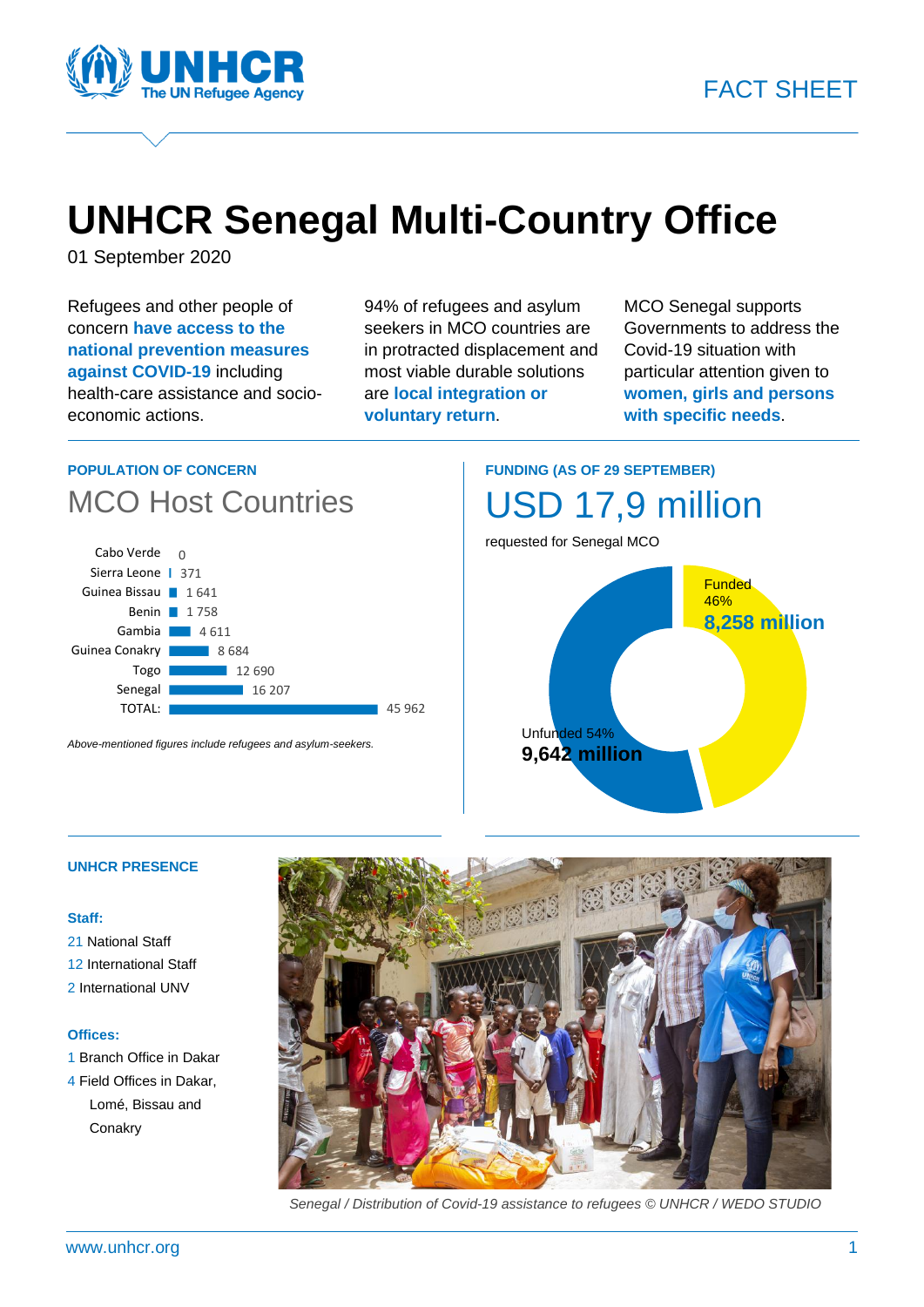

### Benin

#### **Protection context**

- **Working with Partners:** Although UNHCR has no presence in the country, it closely works with the Permanent Secretariat of the National Refugee Commission (SP-CNR) and an NGO, Amnesty National Benin (AIB), both aiming to advocate with the Ministry of Social Affairs for integrating asylum-seekers and refugees into national social services.
- The majority of refugees residing in Benin are from the Central African Republic (more than 70%) and Ivory Coast (some 10%), followed by other nationalities (some 20%).

#### **Main activities**

- Before the COVID-19 crisis, it was intended that with a favourable security situation in Côte d'Ivoire undergoing a process of reconciliation, as well as a peaceful environment in Bangui in the Central African Republic, refugees can be encouraged to return to their places of origin voluntarily in a dignified and safe manner. Despite the suspension of departures during the pandemic, preparatory activities related to voluntary repatriation are still carried out.
- Refugees opting for local integration are assisted by the SP-CNR to obtain residence permits from the host country and improve their livelihoods through income-generating activities as well as by including refugees in national development plans.
- UNHCR aims to strengthen international protection in Benin by supporting the finalization of the amendment of the asylum law as well as by facilitating birth registration in rural areas among migrants, refugees and displaced persons to prevent statelessness.
- Durable solutions in 2020: in early January 2020, 5 Central African refugees were assisted to return to their country of origin.

### Guinea Bissau

#### **Protection context**

- **Working with Partners: UNHCR works closely with the National Commission for** Refugees (CNRD) and an international NGO, Mani Tese. UNCHR also collaborates with the Ministries of Justice and Interior to prevent and respond to statelessness.
- Most refugees fled to Guinea Bissau during the 1990s to escape ongoing violence linked to an armed insurgency in Senegal. As a result of their protracted displacement, the most viable durable solution is local integration through naturalization and land formalization, both of which are advocated for by UNHCR. To enhance the process of local integration and peaceful coexistence, UNHCR, together with its partner CNRD, implement land legalization and awareness-raising activities for the benefit of refugees.
- Some 7,000 refugees were naturalized by a Presidential decree issued in December 2018.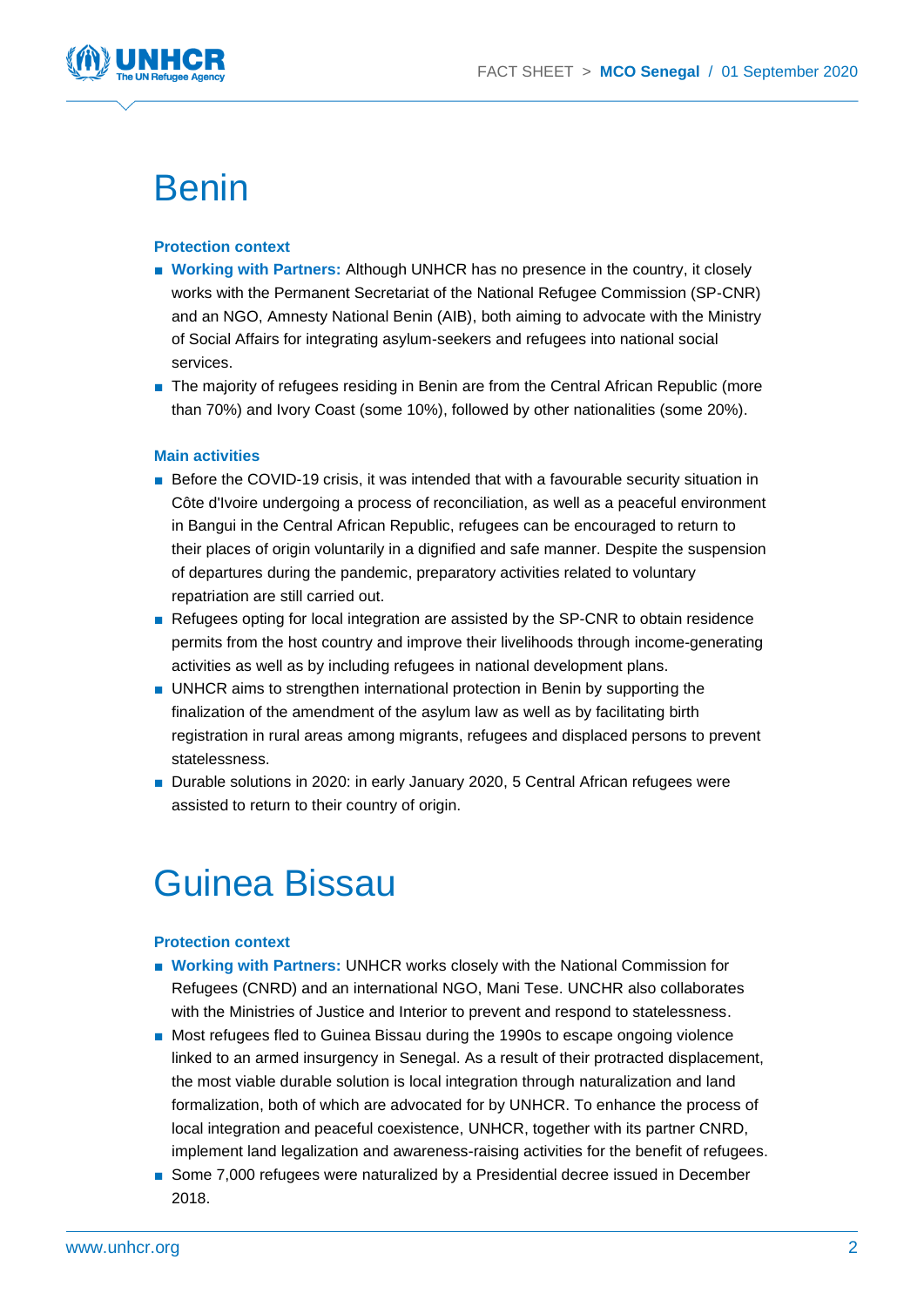

- The Refugee Law n. 6/2008 is currently being revised to be consistent with international standards in refugee protection.
- In 2016, the Government adopted the Convention Relating to the Status of Stateless Persons (1954) and the Convention on the Reduction of Statelessness (1961). Since then, the country has nominated a government focal point on statelessness. In addition, a National Plan of Action (NAP) for the Eradication of Statelessness was elaborated and approved by the Minister of Justice and Human Rights in November 2018.

#### **Main activities**

- Some 2,500 refugees living in the Cacheu Region are yet to express their interest whether they wish to be naturalized. Due to COVID-19, the process of registration was suspended.
- Together with UNICEF and UNDP, UNHCR carried out a large-scale awarenessraising project between April and July 2020 enabling to sensitize by the Red Cross volunteers more than 75,000 Guinea Bissau citizens, refugees and other categories of people living in more than 95 villages and cities across the country. With the increasing number of COVID-19 cases, the awareness-raising continues over August-October.
- During COVID-19 pandemic, UNHCR supported refugees with food, cleaning and hygienic products, medical assistance, cash for rent and basic needs, as well as provided leaflets and posters informing about protection measures.
- Due to the pandemic, certain UNHCR local integration activities have been temporarily suspended, such as capacity building projects and the provision of technical support to the Government and other stakeholders. Aiming to empower the existing national structures in terms of refugee protection, these activities ensure sustainability and create a positive environment for local integration.
- UNHCR continuously advocates for the access of refugees to national services while supporting livelihoods projects to promote refugee's self-reliance.

### Guinea Conakry

#### **Protection context**

- **Working with Partners: UNHCR collaborates with the Government partners: (i) the** National Commission for the Integration and Monitoring of Refugees (CNISR), and (ii) the Organization for Integrated Community Development (ODIC).
- UNHCR also closely works with FAO in agricultural programmes and UNFPA through a periodic distribution of hygiene kits to refugee girls and women, as well as WHO through epidemiological surveillance and modern maternity equipment.
- Close to 1,550 refugees live in the region of Conakry (18%), whereas some 3,700 reside in the camp in the region of Nzérékoré (43%). Almost 80% of refugees originate from the Ivory Coast, and other major nationalities include Senegal, and Liberia.

#### **Main activities**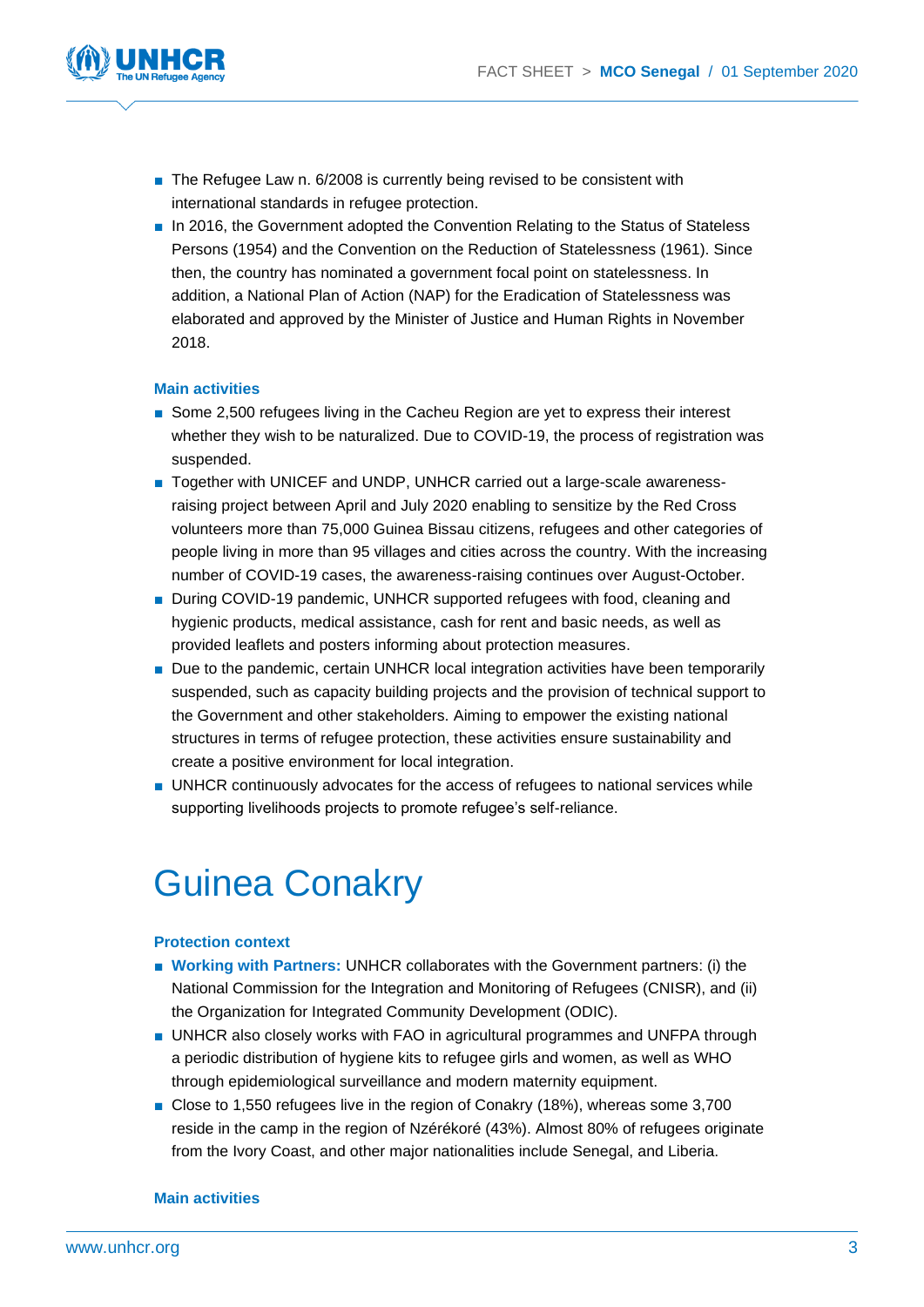

- Repatriation and local integration are the most viable durable solutions for Ivorians and other refugee nationalities living in Guinea.
- In 2020, 389 Ivorians have declared their intention to return to their country of origin, however due to the Covid-19 pandemic their return has been temporarily put on hold. UNHCR initially planned to assist them in line with the roadmap for the voluntary repatriation of Ivorian refugees adopted in December 2018, including come-and-tell and go-and-see visits, profiling and intention gathering, documentation, and increasing the cash grant to \$300 (adult and children).
- Departures for voluntary return have been suspended during the outbreak of the Covid-19 pandemic, however preparatory activities have been ongoing, such as arranging a humanitarian corridor. On 10 September, 13 families including 60 individuals from the Kouankan 2 camp were assisted to voluntarily return in safety and dignity to Ivory Coast. The departure was organized in collaboration with the UNHCR Guiglo Office in Ivory Coast, including obtaining an approval for the humanitarian corridor, arranging Covid-19 tests at the border, as well as a making arrangements for a convoy.
- Local integration of refugees is facilitated through including all refugees in national state services (education, health, civil registration, documentation, employment, SGBV, child protection, etc.) and by providing income-generating grants to build refugee selfsufficiency.

### Senegal

#### **Protection context**

- **Working with partners: UNHCR works closely with the National committee in charge** of the management of refugees repatriated and internally displaced persons (CNRRPD) and the National eligibility commission (CNE) to coordinate registration and protection activities. To conduct its protection and advocacy activities, UNHCR has partnered with the national NGO, the African Office for Development and Cooperation (OFADEC) and other NGOs.
- In 1989, Senegal recognized nearly 75,000 Mauritanian refugees on prima-facie basis who had fled Mauritania due to a conflict over water resources.
- In 2008-2012, UNHCR facilitated voluntary repatriation of nearly 25,000 refugees to Mauritania. Since 2012, the Government of Mauritania has maintained a position that voluntary repatriation had concluded. As a result, local integration and resettlement have become the most viable durable solutions for refugees in Senegal.
- Continuing to advocate with Mauritanian authorities to reopen voluntary repatriation, UNHCR has been supporting refugees and enabling their local integration in Senegal. UNHCR and its partners also engage in monitoring specific cases of protection, such as SGBV, child protection, health and education.

#### **Main activities**

■ Following UNHCR advocacy efforts, authorities are increasingly favourable to the idea of local integration (naturalization and long-term residence permits) and for the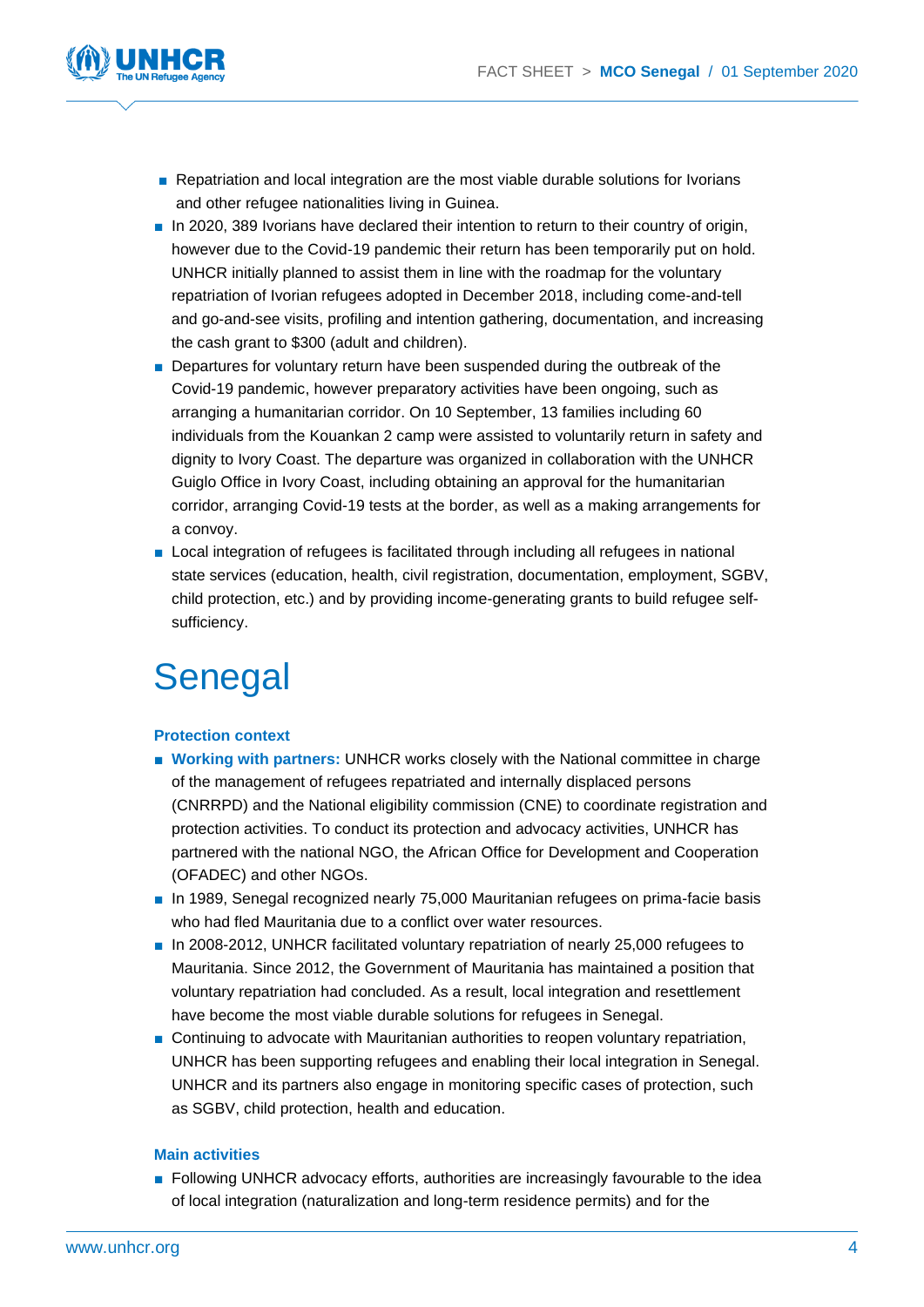

inclusion of locally integrated Mauritanian refugees into the national social service programmes. These are however suspended due to the COVID-19 pandemic.

- In the context of COVID-19, 48,000 households of refugees, returnees from Casamance and asylum-seekers and other specific groups are included in the national response to the pandemic (distribution of food and hygiene kits; covering of electricity and water bills).
- At the occasion of the World Refugee Day 2020, UNHCR assisted 4,500 families (more than 16,000 people) in Dakar, Thiés, Saint-Louis, Matam, and Tambacounda providing them with hygiene kits. Additionally, 500 most vulnerable families also have received food packages.
- From 2010 to 2015 and further extended to 2017, a vast local integration programme enabled to issue digital refugee identity cards, as well as construct, rehabilitate and equip community infrastructure (school, health posts, latrines, boreholes, wells, etc. ) while strengthening livelihoods by financing agro-pastoral and fishing projects.
- In January 2019, the Government signed with UNHCR a multi-year and multi-partner protection and solutions strategy with key objectives focusing on strengthening the asylum system, enabling access to social services, ensuring durable solutions through naturalization or residence permits, as well as reinforcing coordination, partnerships and advocacy.

### Sierra Leone

#### **Protection context**

- **Working with Partners:** With the closure of the UNHCR office in Sierra Leone, the Government through the National Commission for Social Action (NaCSA) have assumed full responsibility of refugee protection. Other UNHCR partners include the Ministry of Social Welfare Gender and Children Affairs (MSWGCA), the Ministry of Internal Affairs (MIA) /Immigrations, the Ministry of Labour and Social Security, and other local institutions for the regional delivery of activities.
- The majority of refugees originate from Liberia.

#### **Main activities**

- UNHCR and NaCSA promote local integration and voluntary repatriation as the most viable durable solutions for the residual caseload of 371 refugees.
- NaCSA aims to sensitize refugees to opt for local integration, which can be achieved through education opportunities, livelihood activities, as well as leadership and life skills projects. For those refugees willing to locally integrate, NaCSA advocates for issuing them residence and work permits as well as including refugees into the social security system.
- With the objective to review the 2007 Refugee Protection Act, UNHCR assists Sierra Leone to expedite the amendment of the asylum law in line with international protection principles. In the same vein, UNHCR provides technical and financial support to Sierra Leone to develop a draft law on statelessness determination procedures.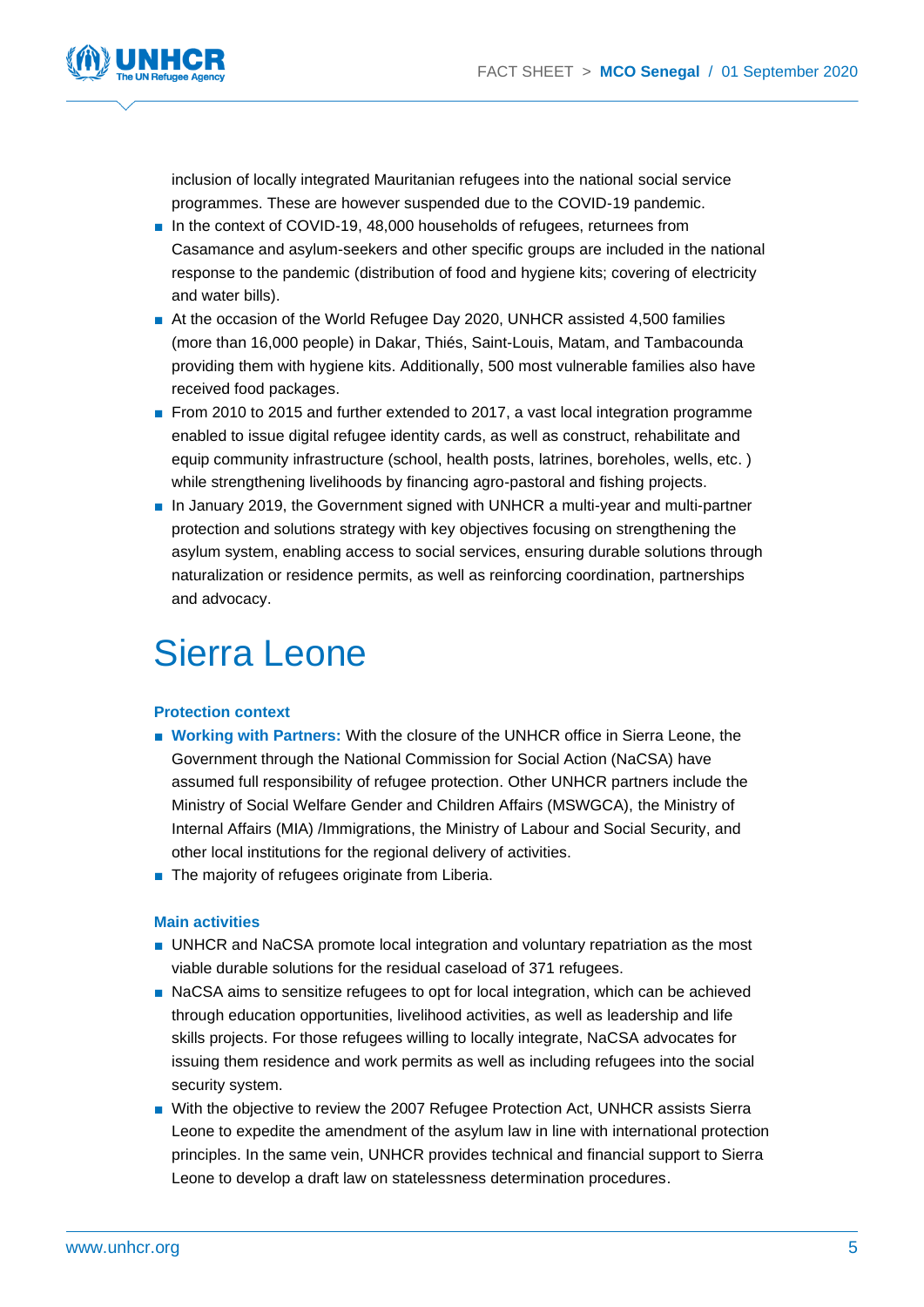

- In 2020 onwards, while UNHCR programme in Sierra Leone is phasing-out and NaCSA is taking ownership of the project, the government is encouraged to assume full responsibility for the funding of the national refugee programmes and structures.
- NaCSA works with the National Registration Authority to complete processing of the expired refugee ID cards through bio-metric registration, which is contingent on funds solicited to process the cards.

### The Gambia

#### **Protection context**

- **Working with Partners:** Although UNHCR has no presence in the country, it collaborates with the Government partners: the Gambia Commission for Refugees (GCR), and an NGO, the Gambia Food and Association Nutrition (GAFNA), who aim to facilitate local integration, while improving livelihoods and peaceful coexistence with the host community.
- Most refugees in The Gambia are from the neighbouring Senegal's Casamance region that remains unstable, which is not conducive for voluntary returns in safety and dignity. Other refugees in The Gambia had fled civil wars in Liberia and Sierra Leone.

#### **Main activities**

- Local integration remains the most viable option for Senegalese refugees. During the last verification exercise, the intention survey indicated that 103 refugee households are willing to integrate locally in The Gambia through the long-term residence status and naturalization. However, they face an obstacle of lacking their country of origin documents, such as birth certificates, passports, and ID cards. To tackle that issue, the Governmental partner in The Gambia is open to advocate for issuing attestations 'in lieu'.
- In 2019, UNHCR supported the efforts of the Government to the issue over 1,500 identification cards to refugees and 80 birth certificates to refugee children born in The Gambia.
- In 2020, UNHCR and partners aim to advocate with relevant stakeholders to ensure refugees have equal access to basic services such as education, healthcare, labour markets, civil documentation, long term resident status, naturalisation and permanent ownership of land.
- Aiming to improve the asylum system, UNHCR and partners also engage relevant governmental stakeholders in a comprehensive review of the 2008 Refugee Act with a view to addressing existing gaps and challenges.

### Togo

#### **Protection context**

■ **Working with Partners: UNHCR Togo Field Office implements activities with two** partners, namely the National Commission for Assistance to Refugees (CNAR), and an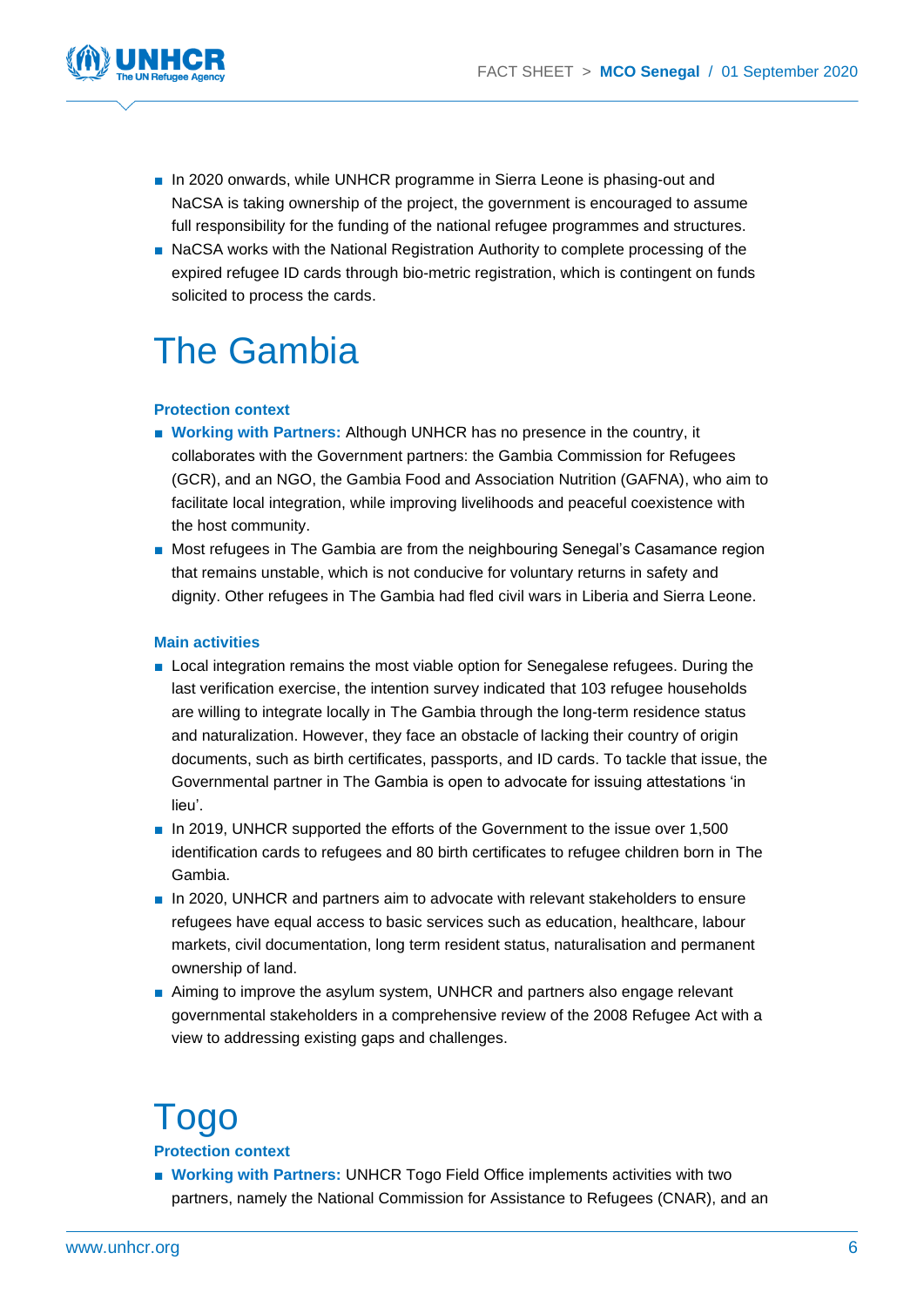

NGO, the Green Village Foundation focusing on local integration of refugees and promoting their socio-economic inclusion.

- Some 82% of refugees originate from Ghana and 13% from Ivory Coast, among them some 82% live in rural areas and some 18% in urban areas.
- Refugees residing in camps live either in Tandjouaré or Avépozo camp, which are both scheduled to be closed. UNHCR works towards supporting refugees from the Avépozo camp through ensuring their new housing.

#### **Main activities**

- Among viable durable solutions for refugees are voluntary repatriation, local integration through naturalization, and resettlement.
- Aiming to help refugees find the most suitable solution, UNHCR facilitated in 2019 obtaining 10-year residence permits for 24 refugees originating from DR Congo and provided them an economic assistance package to ensure their local integration.
- In 2019, 82 refugees were voluntarily repatriated to their countries of origin and 91 refugees were resettled in third countries (Canada and the USA). That same year, 80 refugees were supported with income-generating grants and 21 former beneficiaries received additional IGA reinforcement. 17 refugees were enrolled in vocational training.
- According to UNHCR census, some 1,000 Ghanaian refugees born in Togo (Dankpen) are now eligible to obtain the Togolese nationality. UNHCR advocates with the authorities for ensuring that rural Ghanaian refugees who cannot benefit from nationality by right of soil, nor meet the conditions to acquire residence cards, can be granted citizenship.
- Due to the Covid-19 situation, some local integration activities were temporarily suspended, such as providing legal support for some 575 Ghanaian rural refugees through the acquisition of the Togolese nationality by law of the soil; for 100 urban refugees to obtain privileged residence permits and for some 100 other urban refugees to apply for naturalization. To foster their local integration, UNHCR intended to grant socio-economic packages to legally assisted urban refugees to strengthen the technical capacities of beneficiaries and to help them become self-sustainable. All these activities shall be pursued in 2021.
- To support refugees during the global COVID-19 pandemic, 854 refugee households, with 1984 individuals, received financial assistance via mobile cash transfer for the acquisition of food and protection kits.

### Cross-cutting multi-country issues:

■ With the objective to reduce the risk of statelessness, UNHCR provides technical and financial support to Benin, the Gambia, Guinea Conakry, Guinea Bissau, Sierra Leone, Senegal, and Togo to carry out a census of populations at risk of statelessness. With ongoing legislative reforms in Benin, the Gambia, Guinea, and Togo, UNHCR and